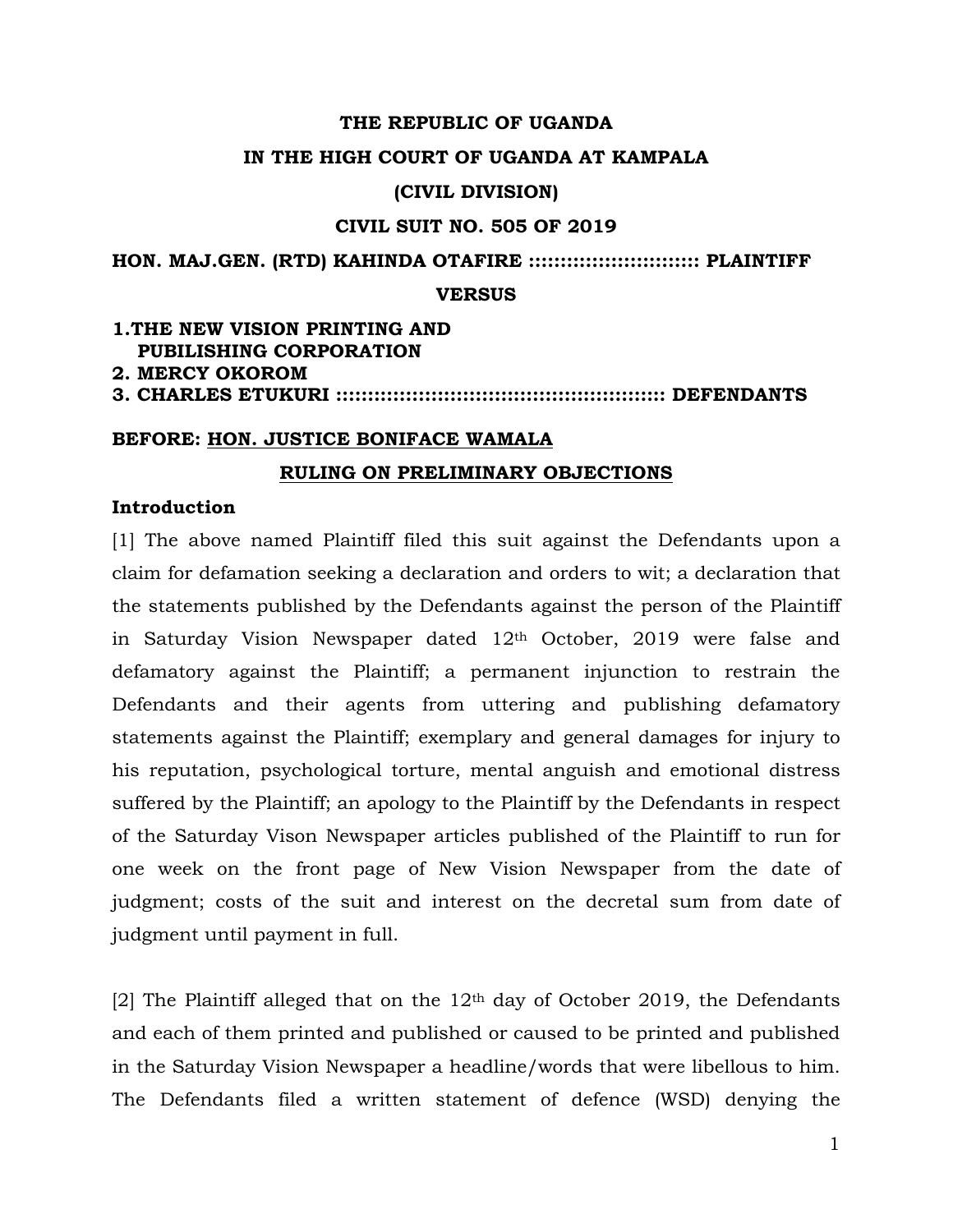allegations in the plaint. When the case came up before the Court for the first time, Counsel for the Defendants indicated that they intended to raise a preliminary objection to the effect that the suit was res judicata. Counsel for the Plaintiff also indicated that they intended to raise an objection to the effect that the written statement of defence (WSD) filed by the Defendants had been filed out of time and the same should be struck out.

### **Representation and Hearing**

[3] When the case came up, Mr. Suleman Kabugo represented the Plaintiff while Mr. Thomas Ocaya represented the Defendants. Counsel agreed to and duly filed written submissions on the objections. I have considered the submissions of Counsel in the course of determination of the objections.

### **Issues for determination by the Court**

[4] Two issues arise from the preliminary objections, namely;

- a) Whether the Defendants' written statement of defence was filed out of time?
- b) Whether Civil Suit No. 505 of 2019 is Res Judicata?

#### **Resolution by the Court**

# **Issue 1: Whether the Defendants' written statement of defence was filed out of time?**

## **Submissions**

[5] It was submitted by Counsel for the Plaintiff that the Defendants filed their written statement of defence (WSD) outside the statutory 15 days from the date of service of the summons to file a defence which made the written statement of defence time barred. Counsel relied on the provisions under Order 8 rule 1(2) of the CPR. Counsel prayed that the WSD be struck out with costs. In reply by Counsel for the Defendants, which is contained in their submissions in rejoinder, Counsel for the Defendants relied on *Order 51 Rule 4 of the CPR* which makes provision for not reckoning time expiring between 24<sup>th</sup> December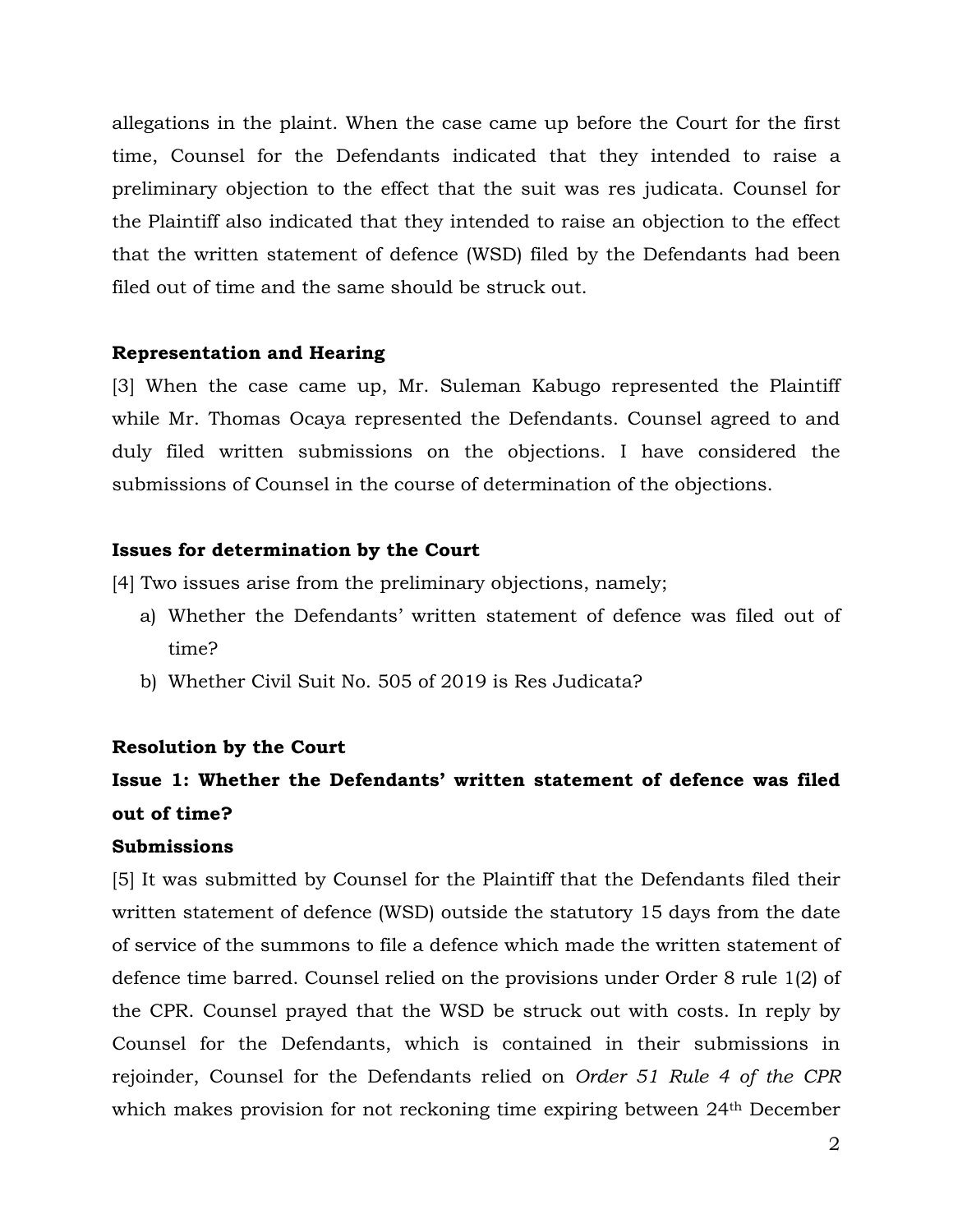and 15th January of the year following when computing time appointed or allowed by the Rules for delivering or filing of any pleading or for doing any act. Counsel submitted that taking the said provision into account, the WSD was filed within 12 days from the date of service of summons. Counsel prayed that the objection be overruled.

## **Determination by the Court**

[6] It is settled that according to Order 8 rule 1(2) of the CPR, a WSD shall be filed within 15 days from the date of service of summons. On the case before me, evidence is that the summons in the suit was served on 16/12/2019 and the Defendants filed a WSD on 20/01/2020. It was submitted by Counsel for the Defendants that the Defendants were covered by the exemption provided for under Order 51 rule 4 of the CPR and, as such, the WSD was filed within time. Order 51 rule 4 provides –

#### *"Time expiring between 24th December and 15th January.*

*Unless otherwise directed by the court, the period between the 24th day of December in any year and the 15th day of January in the year following,*  both days inclusive, shall not be reckoned in the computation of the time *appointed or allowed by these Rules for amending, delivering or filing any pleading or for doing any other act; except that this rule shall not apply to any application for an interim injunction, or to any business classified by the registrar or by a magistrate's court as urgent."*

[7] The above rule is clear. As submitted by Counsel for the Defendants, if the above excepted days are deducted, the period between 16th and 23rd December 2019 is 07 days; while the period between  $16<sup>th</sup>$  and  $20<sup>th</sup>$  January is 05 days, making it 12 days. The summons in the present suit was therefore served within the required 15 days from the date of service of the summons. This point of objection is, therefore, overruled.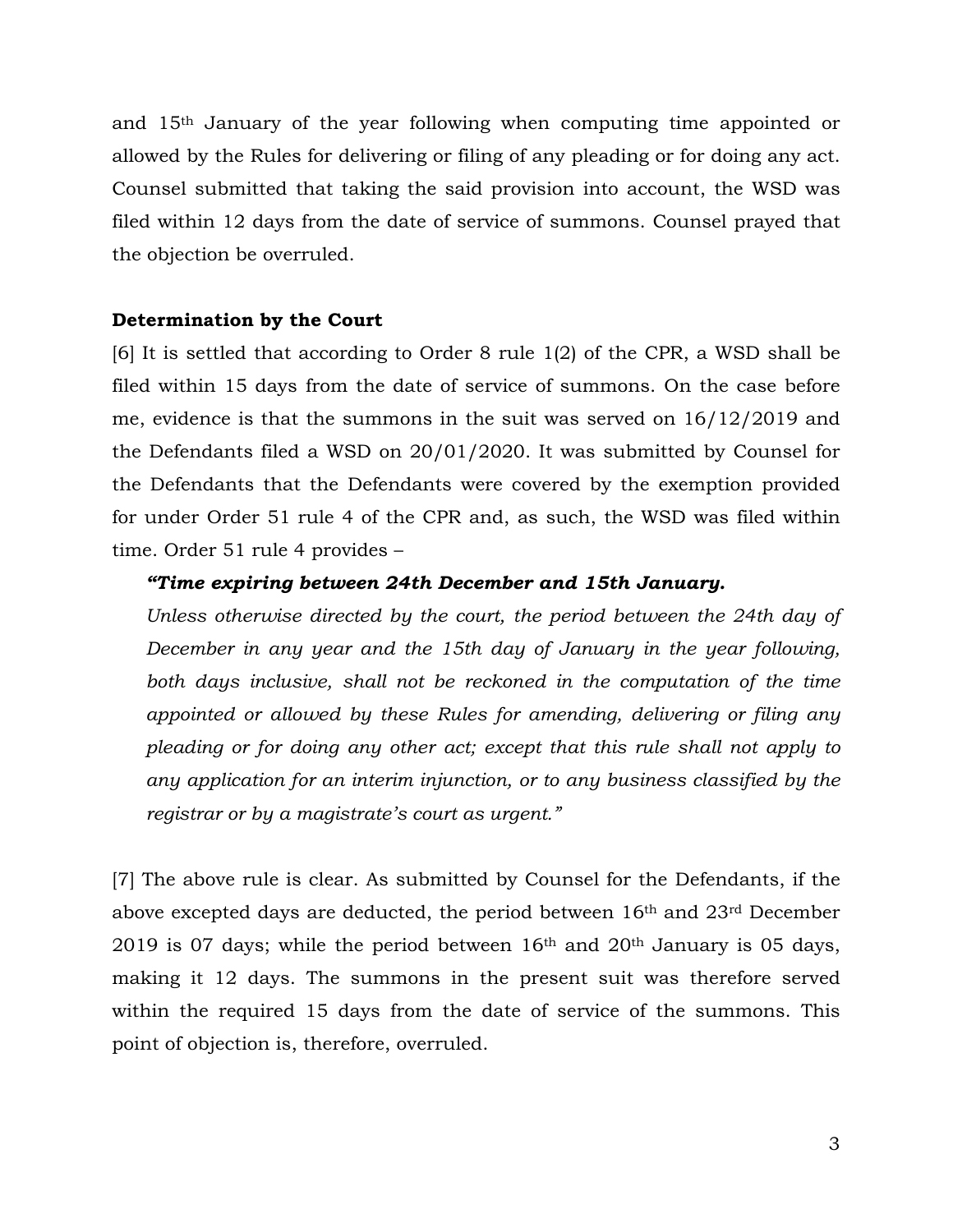## **Issue 2: Whether Civil Suit No. 505 of 2019 is Res Judicata? Submissions**

[8] Counsel for the Defendants submitted that while the Plaintiff commenced the present suit on 27th November 2019, earlier on, on 27th February 2019, the Plaintiff had commenced **M.C No. 44 of 2019: Hon. Maj. Gen. (RTD) Kahinda Otafire vs The New Vision Printing & Publishing Company Limited**, the 1st Defendant herein. In the Miscellaneous Cause, the Applicant (now Plaintiff) sought for a declaration and orders that the Respondent (now 1<sup>st</sup> Defendant) was in contempt of Orders of the Court in HCCS No. 661 of 2003; that the Respondent be ordered to comply with the Orders of Court; for an apology to run in the Respondent's daily Newspapers for one week; general, exemplary and special damages for injured feelings and emotional distress; and costs of the application. Two articles were subject of the complaint in this proceeding; one dated  $16<sup>th</sup>$  February 2019 and another dated  $12<sup>th</sup>$  October 2019. The latter is the subject of the current suit.

[9] Counsel for the Defendants submitted that in the said MC No. 44 of 2019, the Court made a finding that the publications complained of were defamatory of the Applicant (now Plaintiff) and, in addition to awarding a fine for contempt of the earlier order of the Court, the Court also awarded general and exemplary damages. Counsel argued that the subject matter in this suit being the same as the one which was brought or ought to have been brought before the court in the former suit which was determined finally by this honourable court; and the parties being the same or in privy of one of the parties, this matter is barred by the doctrine of res judicata. Counsel relied on Section 7 of the Civil Procedure Act (CPA) and a number of decided cases, including *Amamu Limited vs Barclays Bank Uganda Limited & Another, HCCS No. 21 of 2010; Kamunye & Others vs Pioneer General Insurance Society Ltd [1971] EA 263; Greenhalghvs Mallard [1947] 2 All ER 255*. Counsel prayed that the suit be dismissed with costs.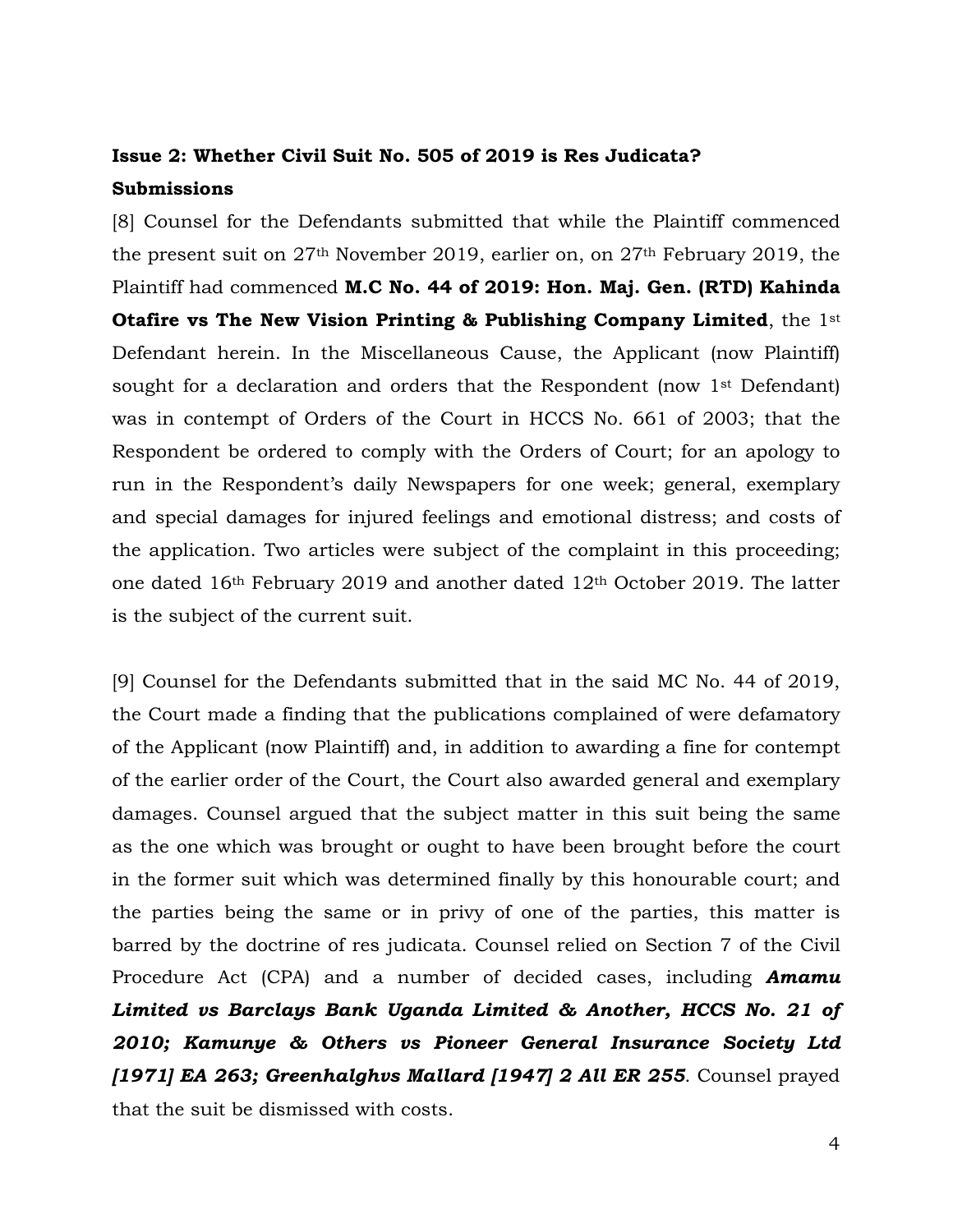[10] In reply, it was submitted by Counsel for the Plaintiff that the cause of action in Miscellaneous Cause No. 44 of 2019 was against the 1st Defendant for contempt of the decree issued in HCCS No. 661 of 2003 and not in defamation. Counsel submitted that the claims herein are different and the plea of res judicata is not available to the  $2<sup>nd</sup>$  and  $3<sup>rd</sup>$  Defendants who were not a party to Miscellaneous Cause No. 44 of 2019. Counsel also argued that the 2<sup>nd</sup> and 3<sup>rd</sup> Defendants cannot be said to claim under the 1st Defendant since they were properly sued in their individual capacity, their job description notwithstanding. Counsel concluded that the substance of the claim for defamation envisaged in this suit is different from what was adjudicated upon in MC No. 44 of 2019. Counsel prayed to Court to find that the suit is not res judicata and reject the preliminary objection.

[11] Counsel for the Defendants made submissions in rejoinder which I have also taken into consideration.

## **Determination by the Court**

[12] The doctrine of *res judicata* is codified in the provision under *Section 7 of the Civil Procedure Act* which provides as follows:

*"No Court shall try any suit or issue in which the matter directly and substantially in issue has been directly and substantially in issue in a former suit between the same parties, or between parties under whom they or any of them claim, litigating under the same title, in a Court competent to try such subsequent suit or the suit in which such issue has been subsequently raised, and has been heard and finally decided by that Court."*

[13] The position of the law on this matter has also been succinctly put by the Court of Appeal in *Ponsiano Semakula Vs Susane Magala & Others, 1993 KALR 213* which was cited with approval in the latter case of *Maniraguha Gashumba Vs Sam Nkundiye, CA Civil Appeal No. 23 of 2005*. The Court had this to say: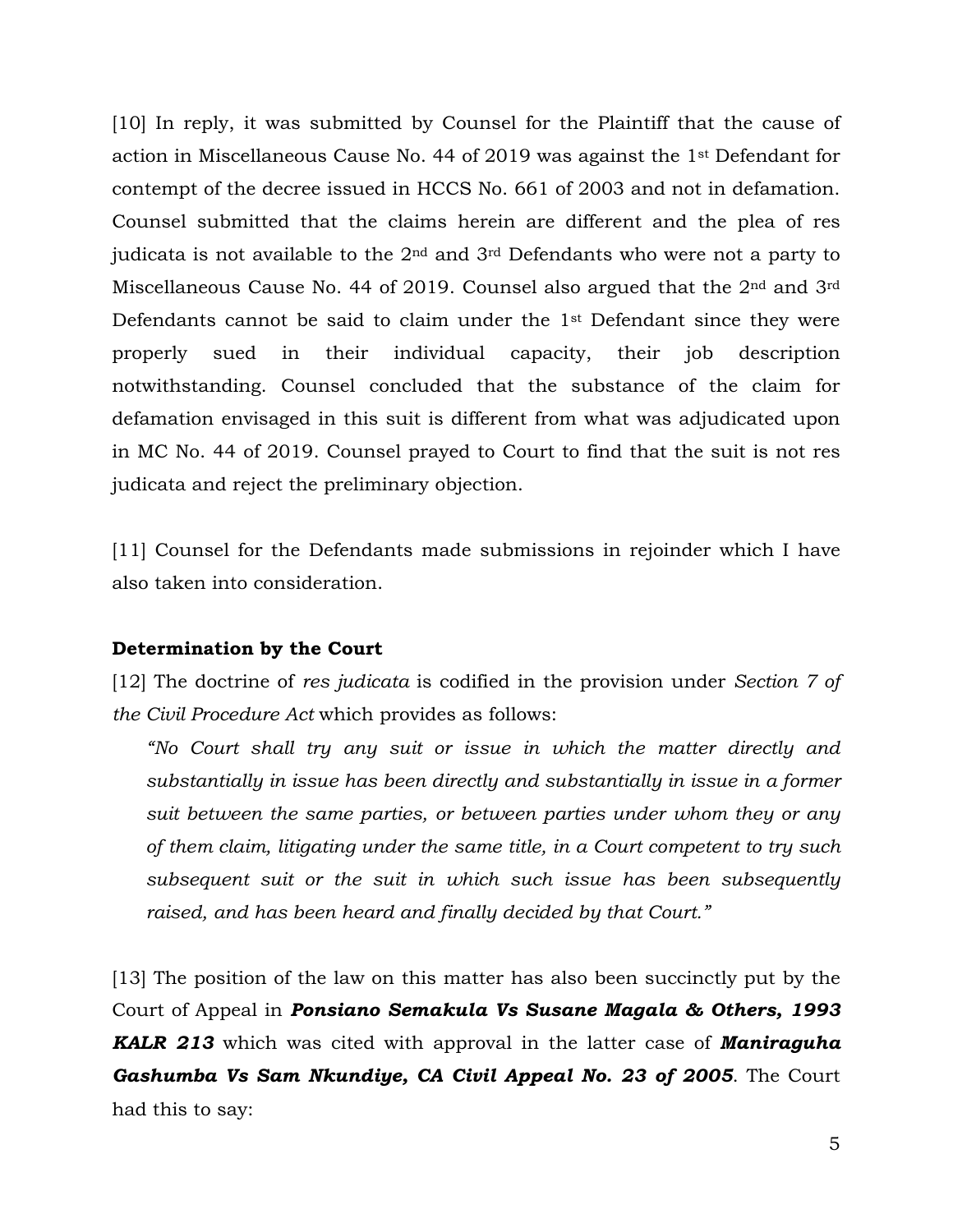*"The doctrine of res judicata, embodied in S.7 of the Civil Procedure Act, is a fundamental doctrine of all courts that there must be an end of litigation. The spirit of the doctrine (is) succinctly expressed in the well-known maxim: 'nemo debet bis vexari pro una et eada causa' (no one should be vexed twice for the same cause). Justice requires that every matter should be once fairly tried and having been tried once, all litigation about it should be concluded forever between the parties. The test whether or not a suit is barred by res judicata appears to be that the plaintiff in the second suit is trying to bring before the court in another way and in the form of a new cause of action, a transaction which he has already put before a court of competent jurisdiction in earlier proceedings and which has been adjudicated upon. If so, the plea of res judicata applied not only to points upon which the first court was actually required to adjudicate but to every point which properly belongs to the subject of litigation and which the parties, exercising reasonable diligence, might have brought forward at the time".* 

[14] From the foregoing legal position, therefore, the essential elements of the doctrine of res judicata are:

- a) There was a former suit between the same parties or their privies;
- b) The matter was heard and finally determined by the court on its merits;
- c) The matter was heard and determined by a court of competent jurisdiction; and
- d) The fresh suit concerns the same subject as the previous suit.

**(See:** *Bithum Charles Vs Adoge Sally, HCCS No. 20 of 2015* which relied on *Ganatra v. Ganatra [2007] 1 EA 76; Karia & Another v. Attorney General & Others [2005] 1 EA 83 at 93 -994;* and *Attorney General & Anor vs. Charles Mark Kamoga MA 1018 of 2015***).**

[15] On the case before the Court, the facts on record indicate that by virtue of a court order dated 3rd April 2006 vide HCCS No. 661 of 2003, an order of a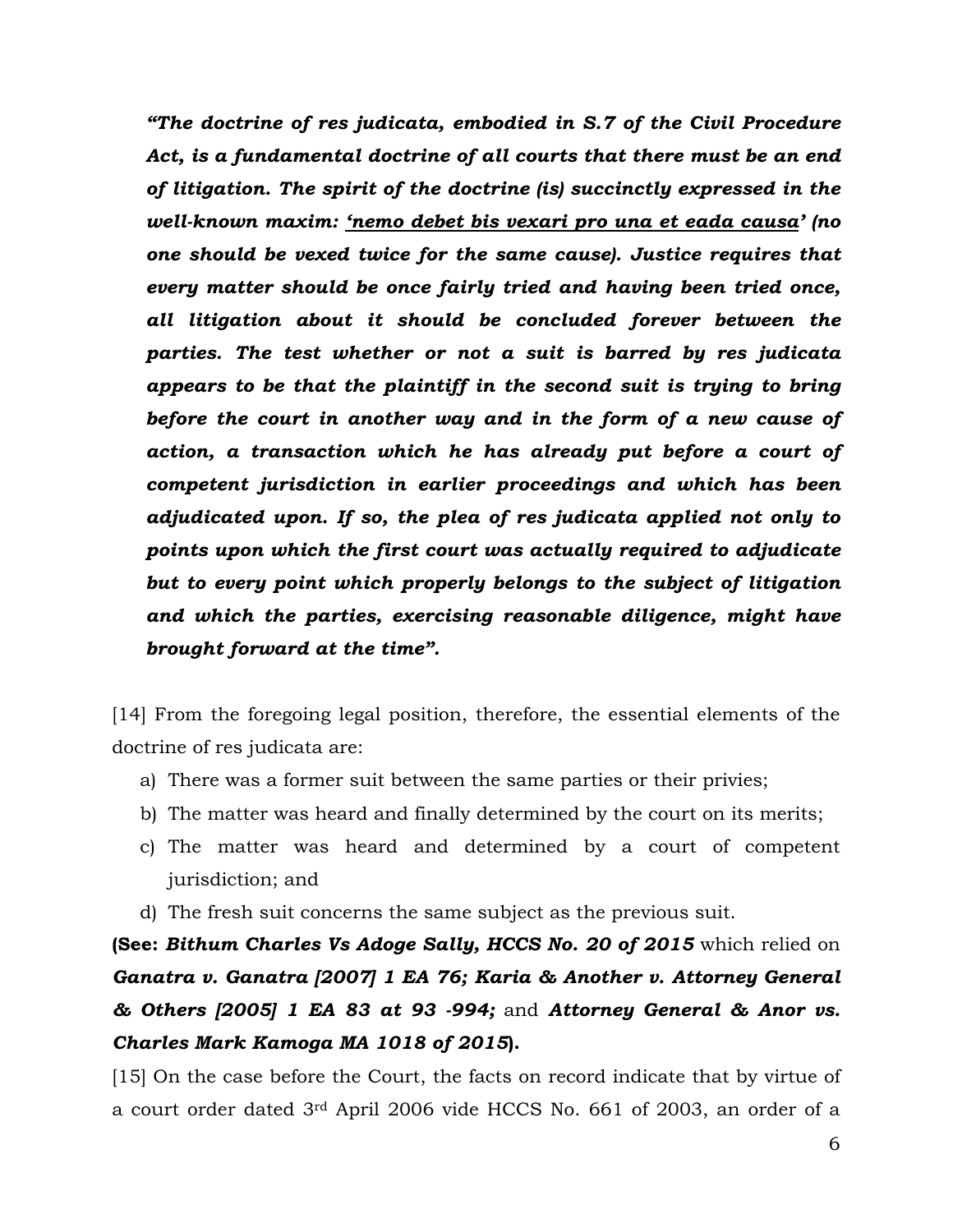permanent injunction was issued restraining the present 1st Defendant or its agents from "publishing any defamatory matter against the Plaintiff". Although the matters published and found defamatory in HCCS No. 661 of 2003 were different from the publications by the Respondent subject of M.C No. 44 of 2019, the Court in the latter case took the view that the order of a permanent injunction issued against the Defendant in HCCS No. 661 of 2003 covered the latter publications (of  $16<sup>th</sup>$  February 2019 and  $12<sup>th</sup>$  October 2019). The court reasoned that such was because the court issued a "permanent injunction against the Defendants restraining them from publishing any defamatory matter against the plaintiff". Upon the court's finding, the Order in HCCS No. 661 of 2003 captured the allegations concerning the publications of 16th February and 12th October 2019. The Court went on to evaluate the evidence adduced by three witnesses and found that these publications were defamatory of the Applicant (present Plaintiff) before making a finding that the publications were made in contempt of the earlier court order.

[16] In view of the above facts, I am in agreement with the argument by the Defence Counsel that the above consideration and finding by the Court in MC No. 44 of 2019 meant that, as far as the allegation of grabbing a government ranch by the Applicant/Plaintiff was concerned, the defamatory and injurious nature of the same had been proved and no further trial was necessary. Since the Order passed vide HCCS No. 661 of 2003 was not premised on the allegation of grabbing a government ranch, I agree that the only way the court could make a finding of contempt and proceed to assess and award damages to the Applicant/Plaintiff was by first determining whether the then current allegations were defamatory and injurious to the Applicant (now Plaintiff). From a reading of the decision in MC No. 44 of 2019, the court did just that.

[17] If the situation was otherwise, there was no way the court would have arrived at the same finding, assess and award damages. As above stated, it is noteworthy that the court first evaluated the evidence of three witnesses and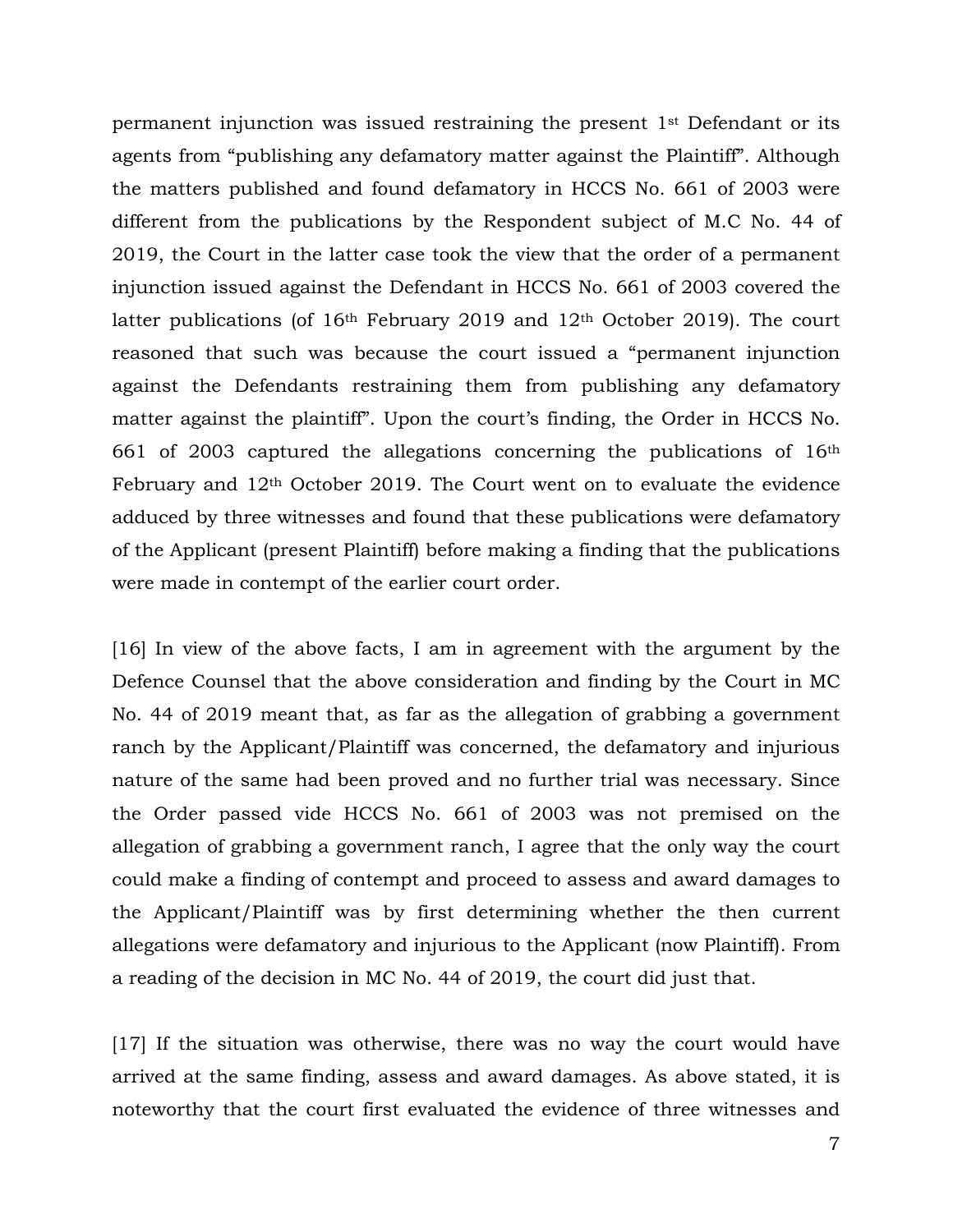unequivocally arrived at the finding that the publication of 12th October, among others, was defamatory of the Plaintiff (then Applicant). In that regard, the Plaintiff having taken advantage of that procedure and receiving orders and awards in his favour, he is estopped from finding a fresh cause of action upon the same facts and same subject matter. The Plaintiff would also be caught by the principle that guards against approbation and reprobation. He cannot take advantage of a court process and then rebound from it. See: *Male H. Mabirizi Kiwanuka vs Attorney General, HCMA No. 089 of 2022*; *Republic versus Institute of Certified Public Secretaries of Kenya, HCMA No. 322 of 2008*, and *Banque De Moscou V Kindersley (1950) 2 All ER 549*.

[18] The above circumstances, therefore, point to one conclusion; that is, that the subject matter in the present suit (HCCS No. 505 of 2019) is the same as in the previous suit (HCMC No. 44 of 2019). The fact that in this suit there are two other defendants does not change this position. By the averment in the plaint, the 2nd and 3rd Defendants are described as "journalists working with the 1st Defendant". In M.C 44 of 2019 (the previous suit), the 3rd Defendant (then a witness) stated that prior to the publications of  $16<sup>th</sup>$  February 2019 and 12th October 2019 (which publications constituted the subject matter of M.C 44 of 2019), he was assigned by the Respondent (now 1st Defendant) to investigate and report on the subject matter in issue. It is apparent from the facts that whatever the 2<sup>nd</sup> and 3<sup>rd</sup> Defendants wrote on the subject matter; they were doing so as employees or agents of the 1st Defendant. As such, an independent cause of action cannot be founded against the  $2<sup>nd</sup>$  and  $3<sup>rd</sup>$  Defendants in absence of the publisher of the alleged materials, who is the 1st Defendant and was the only defendant in the previous suit.

[19] There is therefore no merit in the argument that the addition of the said two defendants, who were not parties in M.C 44 of 2019, occasions a different cause of action and makes the parties in the two suits different. It is clear that the 2nd and 3rd Defendants are privies of the 1st Defendant. According to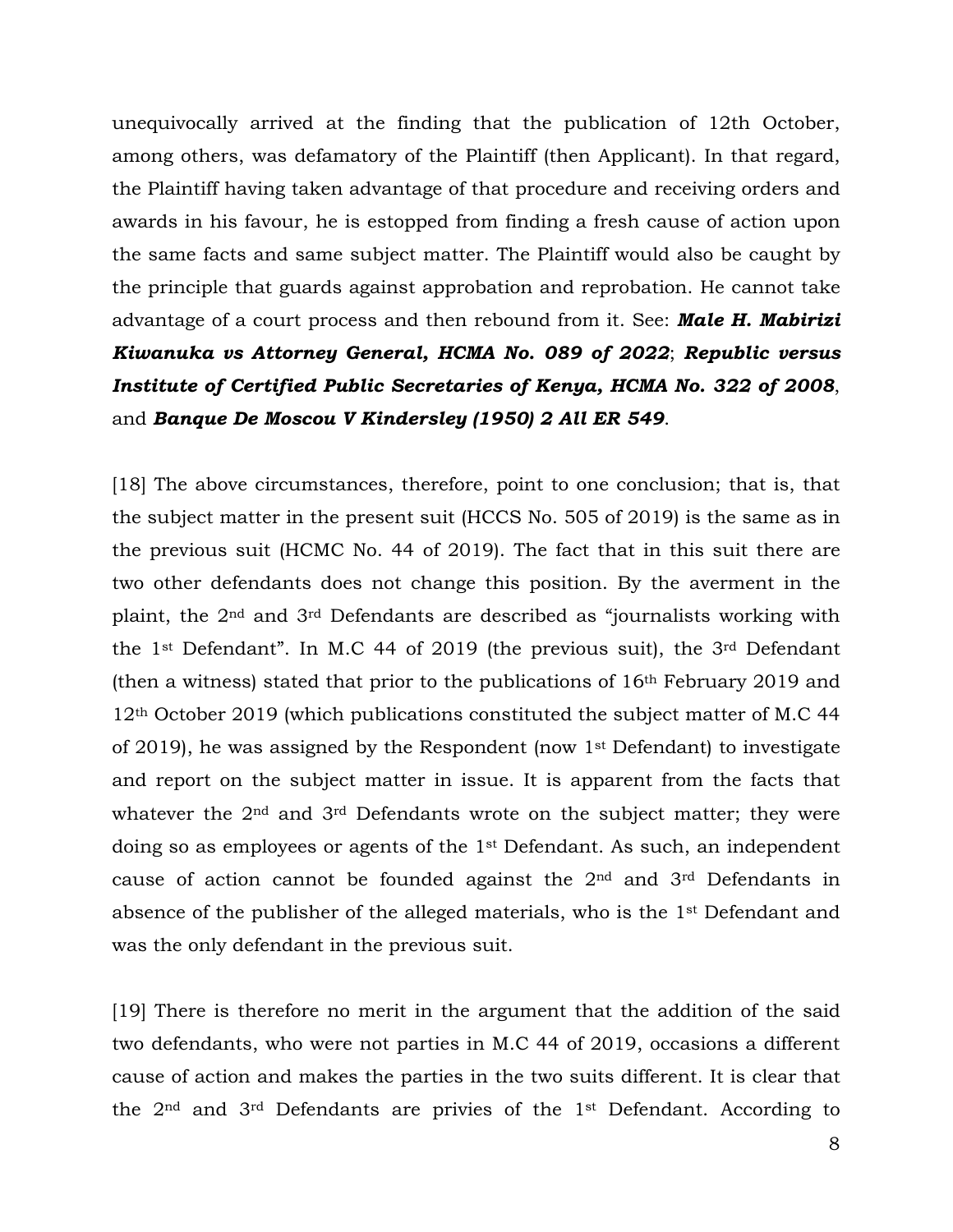Section 7 of the CPA and on decided cases, a subsequent suit brought between the same parties or parties through whom any claim or their privies is res judicata. This is one such case.

[20] It may be argued for the Plaintiffs that the reliefs claimed and granted by the court in the previous suit were different and less than those claimed in the present suit. In my view, if a party brings an action against another, and the court makes a finding and award in favour of the claimant, the fact that the court awarded less or did not consider some category of reliefs, does not entitle such a claimant to bring another suit for more comprehensive reliefs. The option to such a claimant lies either in review or appeal against such finding and award by the court. It certainly cannot justify bringing a fresh suit. If brought, such a subsequent suit is definitely res judicata. The present suit falls in this category.

[21] It was argued by Counsel for the Plaintiff that the claim and awards made in MC No. 44 of 2019 were in regard to contempt of the court. Looking at the decision of the Court in the said former suit, it is not true that the claims and awards made were towards contempt of court only. The declaration and orders that were sought in the previous suit have been summarized herein above (see paragraph 8 above). At page 19 of the Ruling in MC No. 44 of 2019, the order of the court reads; *"… this court awards the Applicant general damages of UGX 100,000,000/= … to atone for the physiological torture, inconvenience and serious damage to his reputation. Court further awards the Applicant exemplary damages of UGX 50,000,000/= … to deter any further defamatory publication of him by the Respondent. In addition, the Respondent shall pay a fine of UGX 50,000,000/= … for being contemptuous of the court order"*.

[22] The above orders clearly indicate that the first two awards were towards defamation while the third was towards contempt of the court. It ought to be noted that the Applicant had sought for these orders and more. As such, the intention of both the Applicant and the court was to have the allegation of